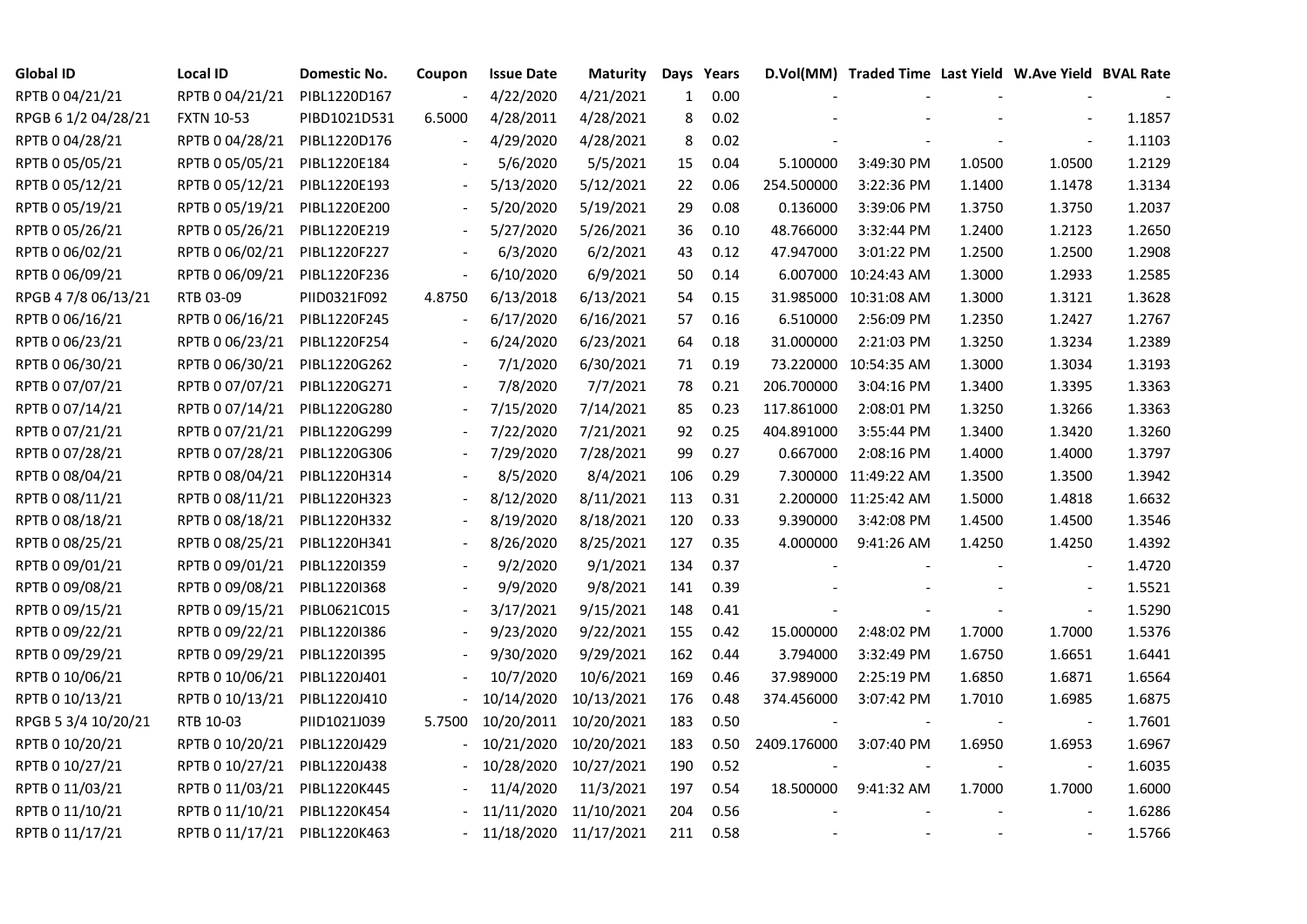| <b>Global ID</b>     | <b>Local ID</b>   | Domestic No. | Coupon         | <b>Issue Date</b>     | <b>Maturity</b> |     | Days Years |            | D.Vol(MM) Traded Time Last Yield W.Ave Yield BVAL Rate |        |                          |        |
|----------------------|-------------------|--------------|----------------|-----------------------|-----------------|-----|------------|------------|--------------------------------------------------------|--------|--------------------------|--------|
| RPGB 5 3/4 11/24/21  | <b>FXTN 10-55</b> | PIBD1021K551 | 5.7500         | 11/24/2011 11/24/2021 |                 | 218 | 0.60       |            |                                                        |        |                          | 1.6290 |
| RPTB 0 11/24/21      | RPTB 0 11/24/21   | PIBL1220K472 |                | 11/25/2020            | 11/24/2021      | 218 | 0.60       |            |                                                        |        |                          | 1.6223 |
| RPTB 0 12/01/21      | RPTB 0 12/01/21   | PIBL1220L480 |                | 12/2/2020             | 12/1/2021       | 225 | 0.62       |            | 40.530000 11:37:48 AM                                  | 1.7000 | 1.7059                   | 1.7148 |
| RPTB 0 12/07/21      | RPTB 0 12/07/21   | PIBL1220L499 |                | 12/9/2020             | 12/7/2021       | 231 | 0.63       |            | 7.000000 10:24:57 AM                                   | 1.7000 | 1.7000                   | 1.7165 |
| RPTB 0 12/15/21      | RPTB 0 12/15/21   | PIBL1220L505 | $\sim$         | 12/16/2020            | 12/15/2021      | 239 | 0.65       |            |                                                        |        |                          | 1.7132 |
| RPTB 0 01/05/22      | RPTB 0 01/05/22   | PIBL1221A015 |                | 1/6/2021              | 1/5/2022        | 260 | 0.71       |            |                                                        |        | $\blacksquare$           | 1.7551 |
| RPTB 0 01/12/22      | RPTB 0 01/12/22   | PIBL1221A024 | $\blacksquare$ | 1/13/2021             | 1/12/2022       | 267 | 0.73       |            |                                                        |        | $\blacksquare$           | 1.6321 |
| RPGB 63/8 01/19/22   | <b>FXTN 10-54</b> | PIBD1022G545 | 6.3750         | 7/19/2011             | 1/19/2022       | 274 | 0.75       |            |                                                        |        | $\overline{\phantom{a}}$ | 1.7442 |
| RPTB 0 01/19/22      | RPTB 0 01/19/22   | PIBL1221A033 |                | 1/20/2021             | 1/19/2022       | 274 | 0.75       |            |                                                        |        |                          | 1.7242 |
| RPGB 4 01/26/22      | <b>FXTN 05-74</b> | PIBD0522A747 | 4.0000         | 1/26/2017             | 1/26/2022       | 281 | 0.77       | 119.800000 | 3:52:57 PM                                             | 1.6750 | 1.6783                   | 1.6763 |
| RPTB 0 01/26/22      | RPTB 0 01/26/22   | PIBL1221A042 | $\blacksquare$ | 1/27/2021             | 1/26/2022       | 281 | 0.77       |            |                                                        |        | $\blacksquare$           | 1.7400 |
| RPTB 0 02/02/22      | RPTB 0 02/02/22   | PIBL1221B050 |                | 2/3/2021              | 2/2/2022        | 288 | 0.79       | 152.000000 | 2:31:51 PM                                             | 1.8200 | 1.8184                   | 1.8200 |
| RPTB 0 02/09/22      | RPTB 0 02/09/22   | PIBL1221B069 |                | 2/10/2021             | 2/9/2022        | 295 | 0.81       |            |                                                        |        | $\sim$                   | 1.9364 |
| RPTB 0 02/16/22      | RPTB 0 02/16/22   | PIBL1221B078 |                | 2/17/2021             | 2/16/2022       | 302 | 0.83       |            |                                                        |        | $\blacksquare$           | 1.7877 |
| RPTB 0 02/23/22      | RPTB 0 02/23/22   | PIBL1221B087 |                | 2/24/2021             | 2/23/2022       | 309 | 0.85       |            |                                                        |        | $\blacksquare$           | 1.8169 |
| RPTB 0 03/02/22      | RPTB 0 03/02/22   | PIBL1221C095 |                | 3/3/2021              | 3/2/2022        | 316 | 0.87       | 1.596000   | 3:33:35 PM                                             | 1.7500 | 1.7500                   | 1.8180 |
| RPTB 0 03/09/22      | RPTB 0 03/09/22   | PIBL1221C102 | $\blacksquare$ | 3/10/2021             | 3/9/2022        | 323 | 0.88       |            |                                                        |        |                          | 1.8462 |
| RPGB 15 03/14/22     | <b>FXTN 20-02</b> | PIBD2022C021 | 15.0000        | 3/14/2002             | 3/14/2022       | 328 | 0.90       |            |                                                        |        | $\overline{a}$           | 1.8782 |
| RPTB 0 03/16/22      | RPTB 0 03/16/22   | PIBL1221C111 | $\blacksquare$ | 3/17/2021             | 3/16/2022       | 330 | 0.90       |            |                                                        |        |                          | 1.8512 |
| RPTB 0 03/23/22      | RPTB 0 03/23/22   | PIBL1221C120 |                | 3/24/2021             | 3/23/2022       | 337 | 0.92       | 15.400000  | 2:57:31 PM                                             | 1.8000 | 1.8000                   | 1.8595 |
| RPTB 0 03/30/22      | RPTB 0 03/30/22   | PIBL1221C139 | $\blacksquare$ | 3/31/2021             | 3/30/2022       | 344 | 0.94       |            |                                                        |        | $\overline{\phantom{a}}$ | 1.8660 |
| RPTB 0 04/06/22      | RPTB 0 04/06/22   | PIBL1221D147 |                | 4/7/2021              | 4/6/2022        | 351 | 0.96       | 9.160000   | 2:52:29 PM                                             | 1.8200 | 1.8304                   | 1.8844 |
| RPTB 0 04/13/22      | RPTB 0 04/13/22   | PIBL1221D156 |                | 4/14/2021             | 4/13/2022       | 358 | 0.98       |            | 105.674000 10:50:27 AM                                 | 1.8850 | 1.8755                   | 1.8774 |
| RPTB 0 04/20/22      | RPTB 0 04/20/22   | PIBL1221D165 | $\blacksquare$ | 4/21/2021             | 4/20/2022       | 365 | 1.00       | 931.243000 | 2:58:24 PM                                             | 1.8800 | 1.8828                   | 1.8832 |
| RPGB 4 3/4 07/04/22  | <b>FXTN 03-24</b> | PIBD0322G247 | 4.7500         | 7/4/2019              | 7/4/2022        | 440 | 1.21       |            |                                                        |        | $\overline{\phantom{a}}$ | 2.0222 |
| RPGB 4 7/8 08/02/22  | <b>FXTN 10-56</b> | PIBD1022H562 | 4.8750         | 8/2/2012              | 8/2/2022        | 469 | 1.28       |            |                                                        |        |                          | 2.0701 |
| RPGB 4 3/4 09/13/22  | <b>FXTN 10-57</b> | PIBD1022I570 | 4.7500         | 9/13/2012             | 9/13/2022       | 511 | 1.40       |            |                                                        |        | $\sim$                   | 2.1195 |
| RPGB 12 3/4 10/17/22 | <b>FXTN 20-03</b> | PIBD2022J033 | 12.7500        | 10/17/2002            | 10/17/2022      | 545 | 1.49       |            |                                                        |        | $\blacksquare$           | 2.1704 |
| RPGB 4 5/8 12/04/22  | RTB 05-11         | PIID0522L114 | 4.6250         | 12/4/2017             | 12/4/2022       | 593 | 1.62       | 202.345000 | 2:35:45 PM                                             | 2.2400 | 2.2282                   | 2.2595 |
| RPGB 4 12/06/22      | <b>FXTN 10-58</b> | PIBD1022L585 | 4.0000         | 12/6/2012             | 12/6/2022       | 595 | 1.63       |            | 1.000000 11:29:04 AM                                   | 2.4000 | 2.4000                   | 2.3312 |
| RPGB 4 3/8 02/11/23  | RTB 03-10         | PIID0323B101 | 4.3750         | 2/11/2020             | 2/11/2023       | 662 | 1.81       | 114.000000 | 2:04:37 PM                                             | 2.3000 | 2.2904                   | 2.2807 |
| RPGB 13 02/20/23     | <b>FXTN 20-04</b> | PIBD2023B048 | 13.0000        | 2/20/2003             | 2/20/2023       | 671 | 1.84       |            |                                                        |        | $\overline{\phantom{a}}$ | 2.3365 |
| RPGB 5 1/2 03/08/23  | <b>FXTN 05-75</b> | PIBD0523C752 | 5.5000         | 3/8/2018              | 3/8/2023        | 687 | 1.88       | 555.020000 | 3:23:10 PM                                             | 2.3200 | 2.3500                   | 2.3560 |
| RPGB 3 1/2 04/21/23  | <b>FXTN 07-58</b> | PIBD0723D588 | 3.5000         | 4/21/2016             | 4/21/2023       | 731 | 2.00       |            |                                                        |        |                          | 2.3749 |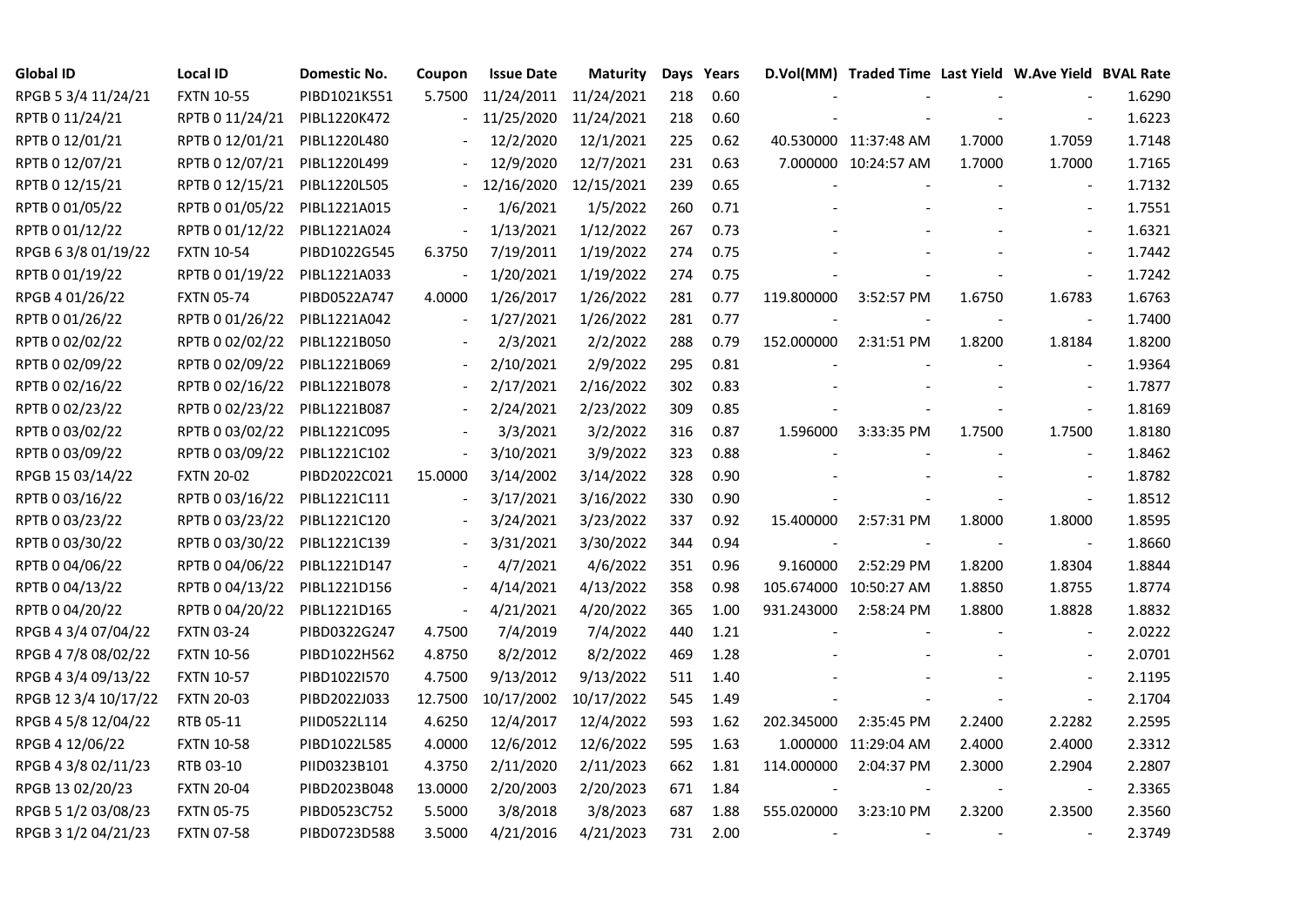| <b>Global ID</b>     | <b>Local ID</b>   | Domestic No. | Coupon  | <b>Issue Date</b> | <b>Maturity</b>  |     | Days Years |             | D.Vol(MM) Traded Time Last Yield W.Ave Yield BVAL Rate |                |                          |        |
|----------------------|-------------------|--------------|---------|-------------------|------------------|-----|------------|-------------|--------------------------------------------------------|----------------|--------------------------|--------|
| RPGB 11 7/8 05/29/23 | <b>FXTN 20-05</b> | PIBD2023E054 | 11.8750 | 5/29/2003         | 5/29/2023        | 769 | 2.11       |             |                                                        |                |                          | 2.4434 |
| RPGB 3 1/4 08/15/23  | RTB 10-04         | PIID1023H046 | 3.2500  | 8/15/2013         | 8/15/2023        | 847 | 2.32       | 9.924000    | 3:16:39 PM                                             | 2.6500         | 2.6500                   | 2.7547 |
| RPGB 2 3/8 09/10/23  | <b>FXTN 03-25</b> | PIBD0323I252 | 2.3750  | 9/10/2020         | 9/10/2023        | 873 | 2.39       |             | 5.129000 11:08:07 AM                                   | 2.6200         | 2.6200                   | 2.6881 |
| RPGB 11 3/8 10/23/23 | <b>FXTN 20-06</b> | PIBD2023J068 | 11.3750 | 10/23/2003        | 10/23/2023       | 916 | 2.51       |             |                                                        |                | $\overline{\phantom{a}}$ | 2.5960 |
| RPGB 2 3/8 03/09/24  | RTB 03-11         | PIID0324C115 | 2.3750  | 3/9/2021          | 3/9/2024 1,054   |     | 2.89       | 4762.908000 | 3:59:42 PM                                             | 2.6500         | 2.6774                   | 2.6548 |
| RPGB 6 1/4 03/12/24  | RTB 05-12         | PIID0524C129 | 6.2500  | 3/12/2019         | 3/12/2024 1,057  |     | 2.89       | 1303.740000 | 3:50:54 PM                                             | 2.7250         | 2.7250                   | 2.7249 |
| RPGB 4 1/2 04/20/24  | <b>FXTN 07-59</b> | PIBD0724D595 | 4.5000  | 4/20/2017         | 4/20/2024 1,096  |     | 3.00       | $\sim$      |                                                        |                | $\blacksquare$           | 2.8146 |
| RPGB 12 3/8 06/03/24 | <b>FXTN 20-07</b> | PIBD2024F075 | 12.3750 | 6/3/2004          | 6/3/2024 1,140   |     | 3.12       | 75.400000   | 3:37:01 PM                                             | 2.9000         | 2.9000                   | 2.9000 |
| RPGB 12 7/8 08/05/24 | <b>FXTN 20-08</b> | PIBD2024H086 | 12.8750 | 8/5/2004          | 8/5/2024 1,203   |     | 3.29       | 100.000000  | 3:39:26 PM                                             | 2.9250         | 2.9250                   | 2.9250 |
| RPGB 4 1/8 08/20/24  | <b>FXTN 10-59</b> | PIBD1024H595 | 4.1250  | 8/20/2014         | 8/20/2024 1,218  |     | 3.34       |             |                                                        |                | $\overline{\phantom{a}}$ | 2.9587 |
| RPGB 4 1/4 10/17/24  | <b>FXTN 05-76</b> | PIBD0524J762 | 4.2500  | 10/17/2019        | 10/17/2024 1,276 |     | 3.49       |             |                                                        |                | $\sim$                   | 2.9406 |
| RPGB 13 3/4 11/11/24 | <b>FXTN 20-09</b> | PIBD2024K091 | 13.7500 | 11/11/2004        | 11/11/2024 1,301 |     | 3.56       |             |                                                        |                | $\blacksquare$           | 2.8888 |
| RPGB 5 3/4 04/12/25  | <b>FXTN 07-61</b> | PIBD0725D618 | 5.7500  | 4/12/2018         | 4/12/2025 1,453  |     | 3.98       | 20.200000   | 9:50:47 AM                                             | 3.0000         | 3.0000                   | 2.9818 |
| RPGB 12 1/8 04/14/25 | <b>FXTN 20-10</b> | PIBD2025D103 | 12.1250 | 4/14/2005         | 4/14/2025 1,455  |     | 3.98       |             |                                                        |                | $\sim$                   | 2.9960 |
| RPGB 2 5/8 08/12/25  | RTB 05-13         | PIID0525H130 | 2.6250  | 8/12/2020         | 8/12/2025 1,575  |     | 4.31       | 49.805000   | 3:33:54 PM                                             | 2.9500         | 2.9478                   | 2.9263 |
| RPGB 3 5/8 09/09/25  | <b>FXTN 10-60</b> | PIBD10251608 | 3.6250  | 9/9/2015          | 9/9/2025 1,603   |     | 4.39       | 781.711000  | 3:54:32 PM                                             | 2.9800         | 2.9740                   | 2.9833 |
| RPGB 12 1/8 10/20/25 | <b>FXTN 20-11</b> | PIBD2025J116 | 12.1250 | 10/20/2005        | 10/20/2025 1,644 |     | 4.50       |             |                                                        |                | $\overline{\phantom{a}}$ | 3.1166 |
| RPGB 18 1/4 11/29/25 | <b>FXTN 25-01</b> | PIBD2525K015 | 18.2500 | 11/29/2000        | 11/29/2025 1,684 |     | 4.61       |             |                                                        |                | $\overline{\phantom{a}}$ | 3.1417 |
| RPGB 10 1/4 01/19/26 | <b>FXTN 20-12</b> | PIBD2026A122 | 10.2500 | 1/19/2006         | 1/19/2026 1,735  |     | 4.75       |             |                                                        |                | $\blacksquare$           | 3.1734 |
| RPGB 6 1/4 02/14/26  | <b>FXTN 07-62</b> | PIBD0726B627 | 6.2500  | 2/14/2019         | 2/14/2026 1,761  |     | 4.82       | 101.820000  | 2:59:47 PM                                             | 3.2000         | 3.2074                   | 3.2105 |
| RPGB 3 3/8 04/08/26  | <b>FXTN 05-77</b> | PIBD0526D772 | 3.3750  | 4/8/2021          | 4/8/2026 1,814   |     | 4.97       | 2781.447000 | 3:56:38 PM                                             | 3.2000         | 3.1956                   | 3.2011 |
| RPGB 3 1/2 09/20/26  | RTB 10-05         | PIID1026I057 | 3.5000  | 9/20/2016         | 9/20/2026 1,979  |     | 5.42       | 24.200000   | 2:31:40 PM                                             | 3.3800         | 3.3924                   | 3.3999 |
| RPGB 6 1/4 10/20/26  | RTB 15-01         | PIID1526J019 | 6.2500  | 10/20/2011        | 10/20/2026 2,009 |     | 5.50       |             |                                                        |                | $\blacksquare$           | 3.3309 |
| RPGB 8 12/07/26      | <b>FXTN 20-13</b> | PIBD2026L139 | 8.0000  | 12/7/2006         | 12/7/2026 2,057  |     | 5.63       | 1.000000    | 2:04:32 PM                                             | 3.5000         | 3.5000                   | 3.3718 |
| RPGB 5 3/8 03/01/27  | RTB 15-02         | PIID1527C023 | 5.3750  | 3/1/2012          | 3/1/2027 2,141   |     | 5.86       | 0.500000    | 2:04:27 PM                                             | 3.7000         | 3.7000                   | 3.4231 |
| RPGB 4 3/4 05/04/27  | <b>FXTN 10-61</b> | PIBD1027E617 | 4.7500  | 5/4/2017          | 5/4/2027 2,205   |     | 6.04       | 1419.180000 | 3:58:16 PM                                             | 3.4200         | 3.4150                   | 3.4158 |
| RPGB 8 5/8 09/06/27  | <b>FXTN 20-14</b> | PIBD2027I140 | 8.6250  | 9/6/2007          | 9/6/2027 2,330   |     | 6.38       |             |                                                        |                | $\blacksquare$           | 3.5340 |
| RPGB 6 1/4 03/22/28  | <b>FXTN 10-63</b> | PIBD1028C635 | 6.2500  | 3/22/2018         | 3/22/2028 2,528  |     | 6.92       | 4.000000    | 3:40:31 PM                                             | 3.7575         | 3.7575                   | 3.7335 |
| RPGB 9 1/2 12/04/28  | <b>FXTN 20-15</b> | PIBD2028L151 | 9.5000  | 12/4/2008         | 12/4/2028 2,785  |     | 7.63       |             |                                                        |                | $\blacksquare$           | 4.0569 |
| RPGB 67/8 01/10/29   | <b>FXTN 10-64</b> | PIBD1029A644 | 6.8750  | 1/10/2019         | 1/10/2029 2,822  |     | 7.73       | 202.800000  | 3:57:10 PM                                             | 3.7500         | 3.7506                   | 3.7261 |
| RPGB 8 3/4 05/27/30  | <b>FXTN 20-16</b> | PIBD2030E166 | 8.7500  | 5/27/2010         | 5/27/2030 3,324  |     | 9.10       |             |                                                        |                | $\blacksquare$           | 4.1434 |
| RPGB 2 7/8 07/09/30  | <b>FXTN 10-65</b> | PIBD1030G655 | 2.8750  | 7/9/2020          | 7/9/2030 3,367   |     | 9.22       | 15.500000   | 2:04:50 PM                                             | 3.7600         | 3.7600                   | 3.7502 |
| RPGB 12 1/2 07/28/30 | <b>FXTN 25-02</b> | PIBD2530G029 | 12.5000 | 7/28/2005         | 7/28/2030 3,386  |     | 9.27       |             |                                                        |                |                          | 4.0825 |
| RPGB 11 1/4 01/26/31 | <b>FXTN 25-03</b> | PIBD2531A032 | 11.2500 | 1/26/2006         | 1/26/2031 3,568  |     | 9.77       |             |                                                        | $\blacksquare$ | $\sim$                   | 4.1722 |